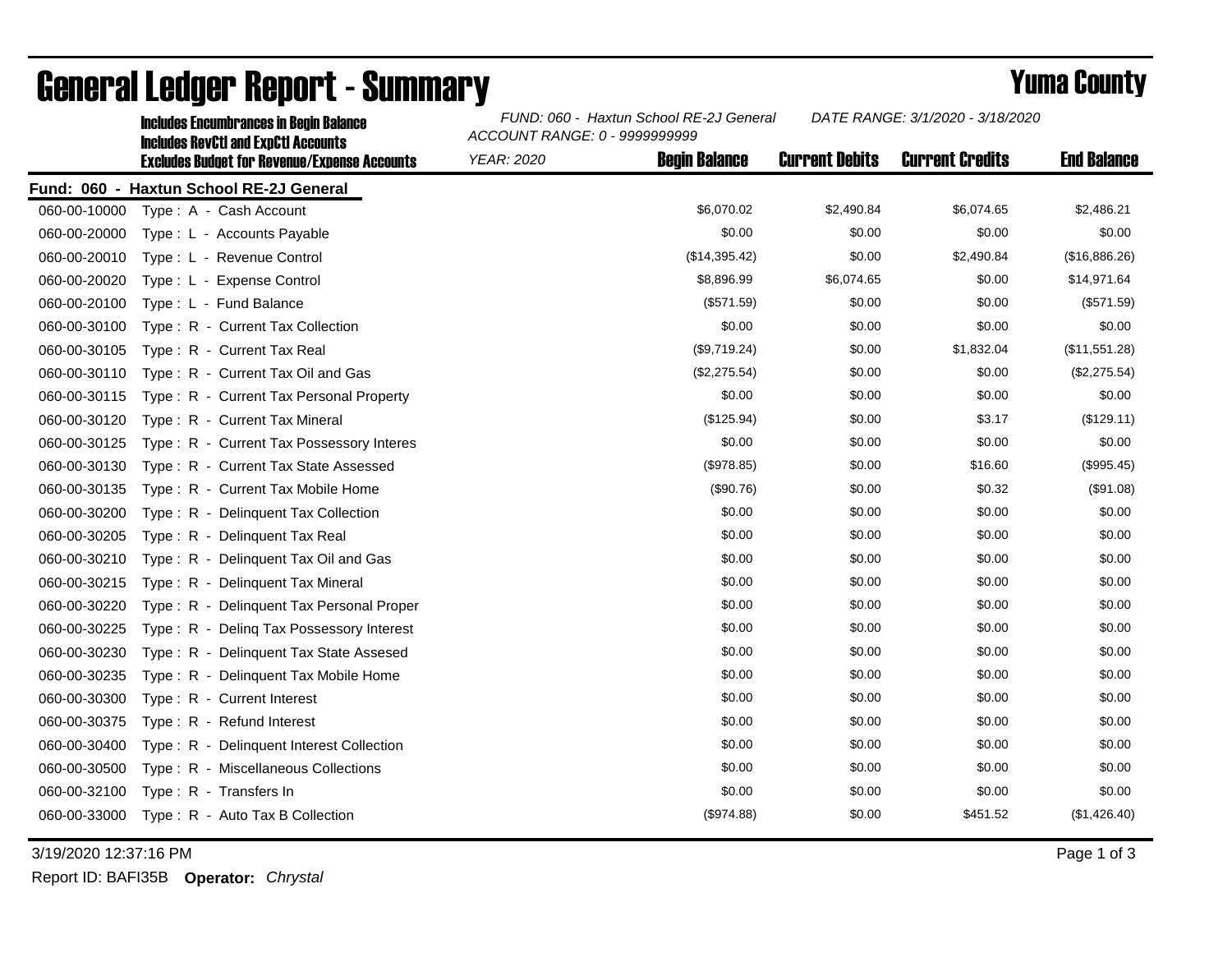| <b>Includes Encumbrances in Begin Balance</b><br><b>Includes RevCtI and ExpCtI Accounts</b> | DATE RANGE: 3/1/2020 - 3/18/2020<br>FUND: 060 - Haxtun School RE-2J General<br>ACCOUNT RANGE: 0 - 99999999999 |                             |                       |                                  |                    |
|---------------------------------------------------------------------------------------------|---------------------------------------------------------------------------------------------------------------|-----------------------------|-----------------------|----------------------------------|--------------------|
| <b>Excludes Budget for Revenue/Expense Accounts</b>                                         | <b>YEAR: 2020</b>                                                                                             | <b>Begin Balance</b>        | <b>Current Debits</b> | <b>Current Credits</b>           | <b>End Balance</b> |
| Fund: 060 - Haxtun School RE-2J General                                                     |                                                                                                               |                             |                       |                                  |                    |
| Type: $R -$ Auto Tax A & F Collection<br>060-00-33100                                       |                                                                                                               | (\$230.21)                  | \$0.00                | \$187.19                         | $(\$417.40)$       |
| 060-00-49100<br>Type: X - Treasurer Fees                                                    |                                                                                                               | \$32.97                     | \$4.63                | \$0.00                           | \$37.60            |
| 060-00-49401<br>Type: X - Transfer Out                                                      |                                                                                                               | \$0.00                      | \$0.00                | \$0.00                           | \$0.00             |
| Type: X - Checks Written / ACH Transfer<br>060-00-49500                                     |                                                                                                               | \$8,864.02                  | \$6.070.02            | \$0.00                           | \$14,934.04        |
| Fund: 060 - Haxtun School RE-2J General                                                     |                                                                                                               | (\$5,498.43)<br>Totals :    | \$14,640.14           | \$11.056.33                      | (\$1,914.62)       |
| <b>Total Fund Revenues:</b>                                                                 | \$2,490.84                                                                                                    | <b>Total Fund Expenses:</b> | \$6,074,65            | <b>Net Revenue Over Expense:</b> | (\$3,583.81)       |

## General Ledger Report - Summary **Example 2018** Yuma County